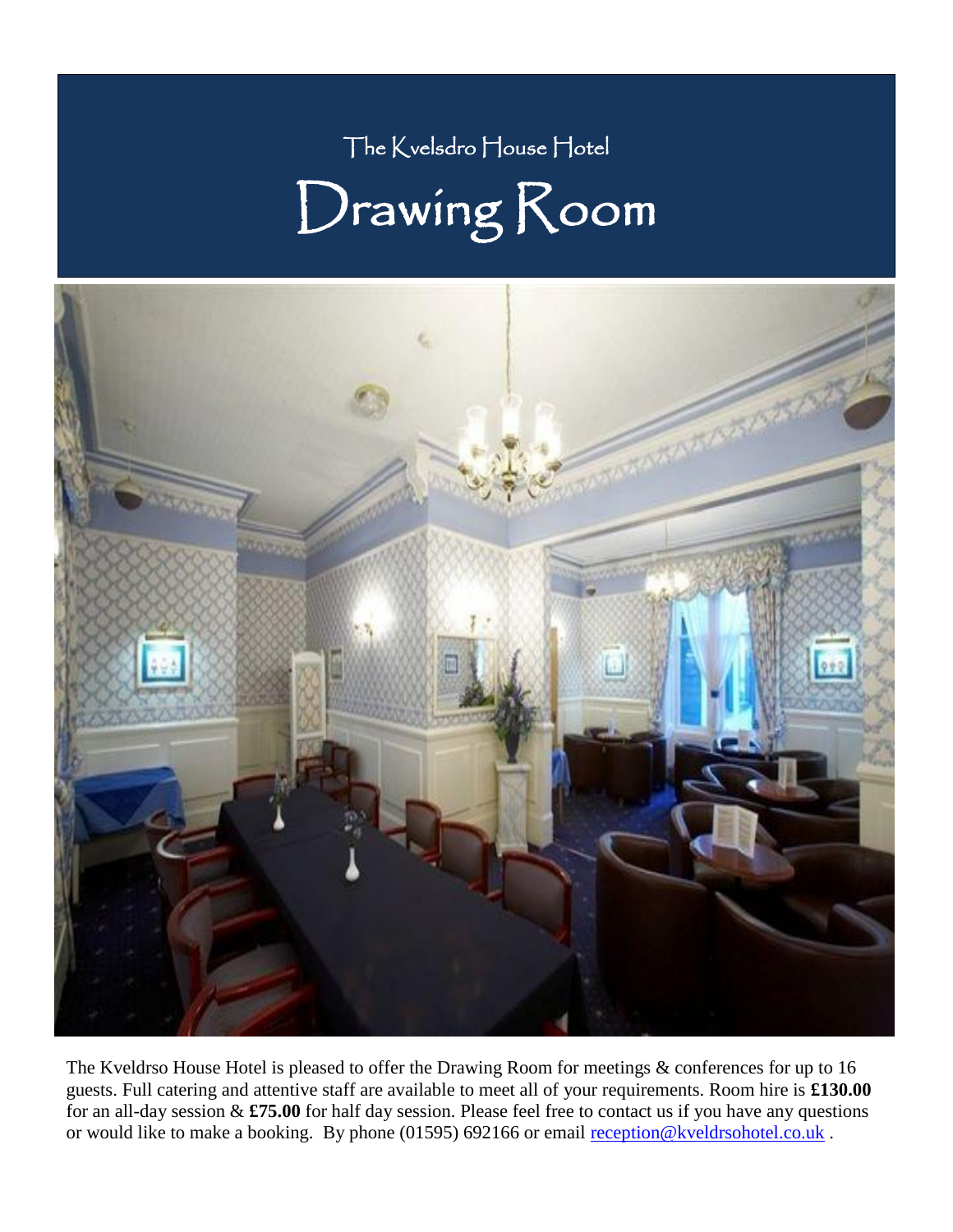### The Kvelsdro House Hotel

# Drawing Room